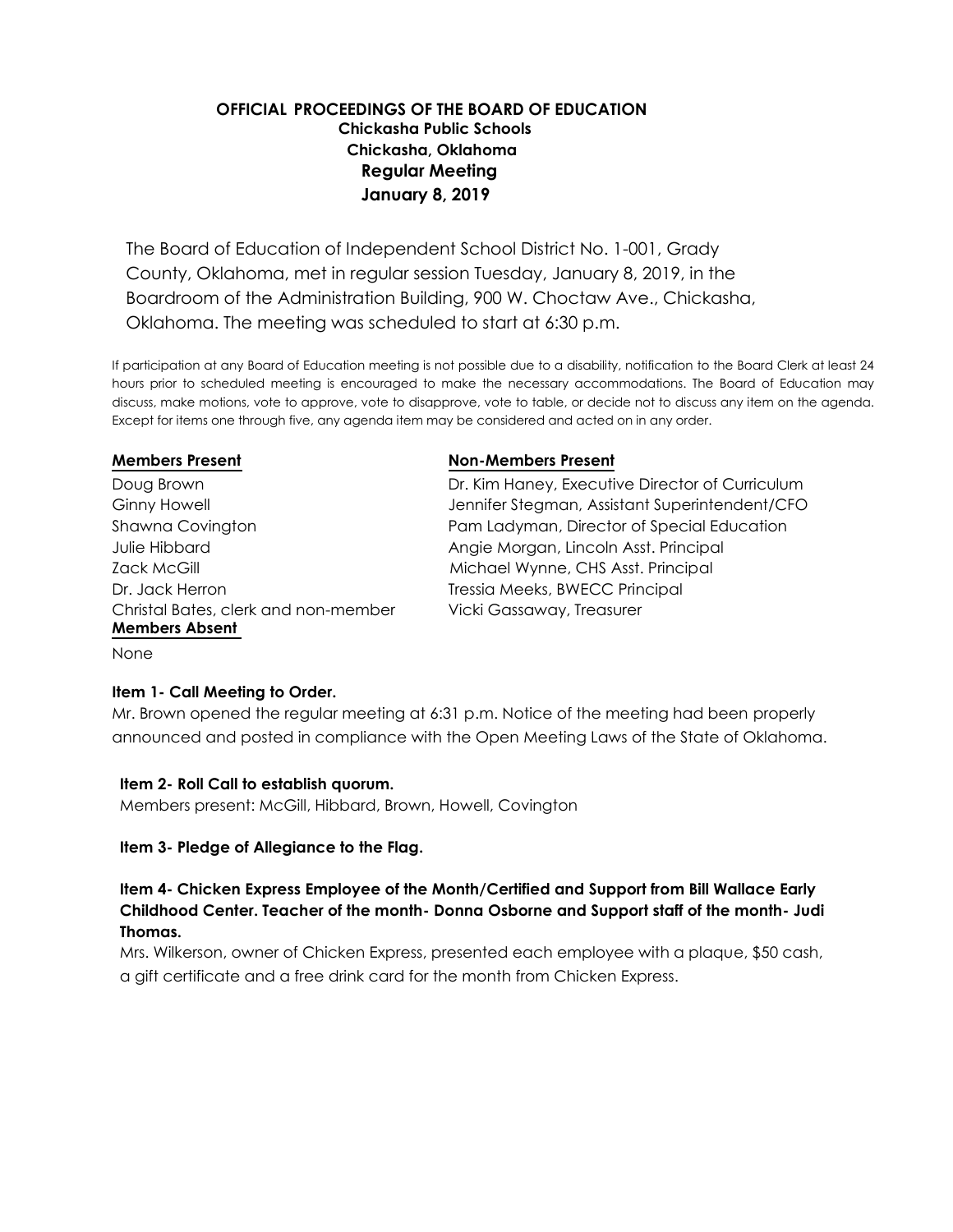#### **Item 5- Public Comment.**

*This is an open, public meeting held in accordance with the Open Meeting Laws of the State of Oklahoma. The purpose of this meeting is to conduct the business of the Chickasha Public Schools. As elected representatives of the voters and patrons of the District, the members of the Board of Education will be making decisions concerning the operation of the District. The agenda for meetings includes, at the Board's discretion, an opportunity for the public to address any item appearing on the agenda or other items of concern. Members of the public wishing to speak must*  sign in with the Clerk of the Board prior to the convening of the Board meeting. The Board reserves the right to limit *repetitive comments, comments unrelated to the business of the Board or the total amount of time dedicated to public comment in a single evening. Board members will not respond to questions or comments during public communications.*

Stacey Brown and Karen Horn both addressed item 14. c. , regarding Dr. Herron's contract extension.

#### **Item 6- Consent Agenda.**

The following items, which concern items of a routine nature normally approved at board meetings, will be approved by one vote unless any board member desires to have a separate vote on any or all of these items. The Consent Agenda consists of the discussion, consideration and approval of the following items:

- a. Minutes of the December 11, 2018 regular board meeting;
- b. Residency Committee for Certified Resident Teachers;
- c. General Fund Change Orders #27-35;
- d. Finance Report;

2018-2019 General Fund Nos. 409-434; Building Fund Nos. 53-54; 2010 Bond #31 None; 208 Bond #38 Nos. None; Sinking Fund Nos. 2, Gifts #81 None; Athletic Fund Nos. 4989-5052; Activity Fund Nos. 4998-5089

On a motion from Mr. McGill, seconded by Mrs. Covington, the board voted to approve all consent agenda items. Voting AYE: Hibbard, Brown, Howell, Covington, McGill

## **Item 7- Discussion and possible board action on terminating E-Rate contract with Claborn Consultant LLC, to be effective immediately upon board approval.**

On a motion from Ms. Howell, seconded by Ms. Covington, the board voted to approve terminating E-Rate contract with Claborn Consultant LLC, to be effective immediately upon board approval. Voting AYE: Hibbard, Brown, Howell, Covington, McGill

## **Item 8- Discussion and possible board action to approve contract with Kellogg & Sovereign Consulting, LLC to provide E-Rate and OUSF Management services to Chickasha Public Schools, effective immediately upon board approval through June 30, 2019.**

On a motion from Mr. McGill, seconded by Ms. Howell, the board voted to approve contract with Kellogg & Sovereign Consulting, LLC to provide E-Rate and OUSF Management services to Chickasha Public Schools, effective immediately upon board approval through June 30, 2019. Voting AYE: Hibbard, Brown, Howell, Covington, McGill

#### **Item 9- Secondary Drop-Out Report**

Dr. Haney presented the Secondary Drop-Out Report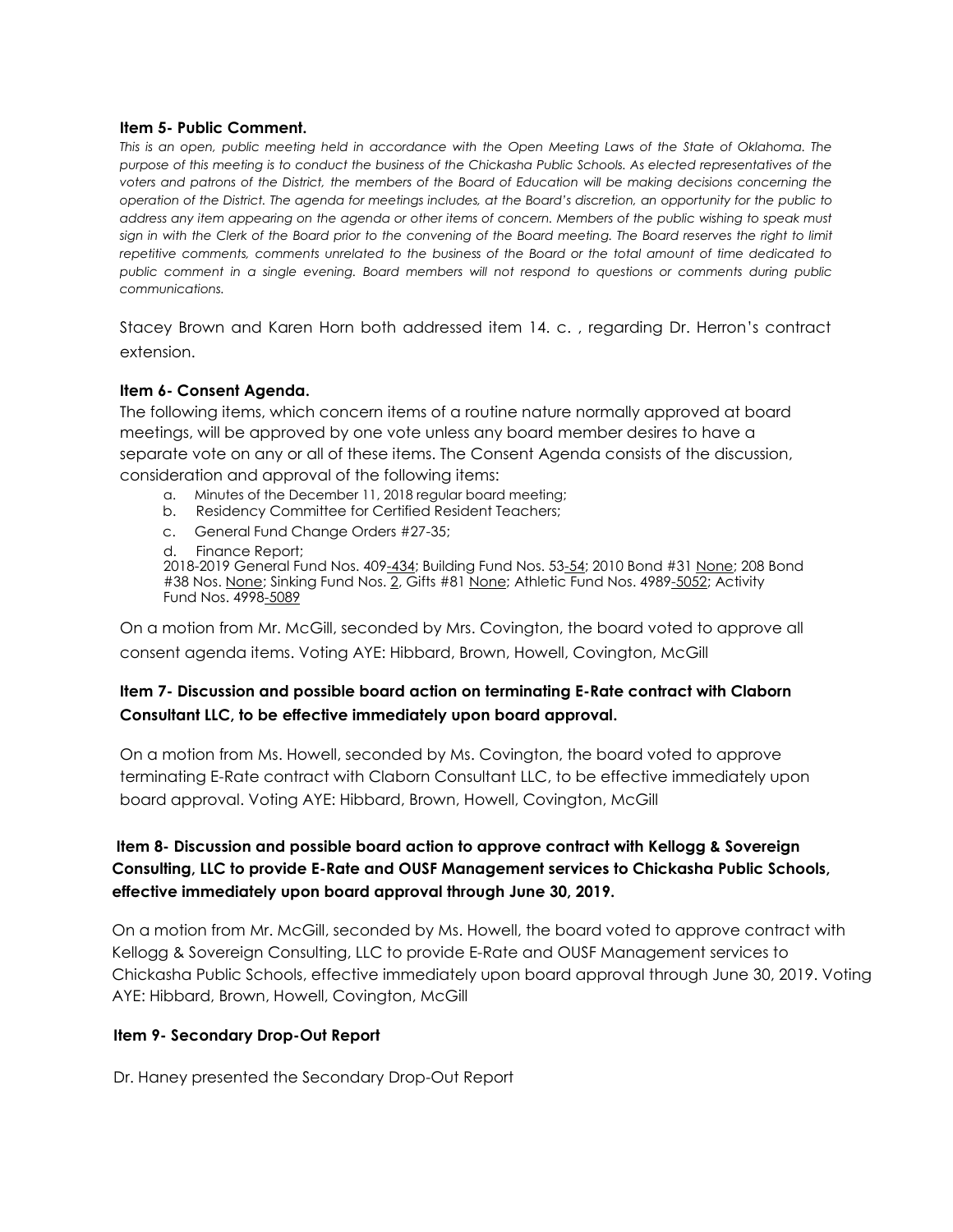#### **Item 10- Chickasha High School student college remediation report** Dr.

Haney presented the CHS student college remediation report

## **Item 11- Discussion and possible action to adopt the schools hours policy for the 2018-2019 school year that requires a district to be in class a minimum of 1,080 hours, of which a maximum of 30 hours will be professional development.**

Dr. Herron explained this is a yearly requirement. Mr. Brown suggested addressing this in July rather in January. On a motion from Mr. McGill, seconded by Ms. Howell, the board voted to adopt the schools hours policy for the 2018-2019 school year that requires a district to be in class a minimum of 1,080 hours, of which a maximum of 30 hours will be professional development and to address in July 2019. Voting AYE: Hibbard, Brown, Howell, Covington, McGill

# **Item 12- Motion and vote to approve the Contract with Barlow Education Management Services for collective bargaining services, including serving as chief negotiator, for the 2019-2020 contract negotiations with the Chickasha United Teaching Association (C.U.T.A.).**

Mr. Brown stated this is the same entity that was used for negotiations this year. Due to financial matters that need to be determined by July 1, he stated he would like to see negotiations start sooner, rather than waiting until late in the summer to begin. Mr. McGill agreed and stated that he felt negotiations went well this year. However, he did not feel as though a decision had to be made on the contract. He would like the new board members to be involved in this decision. On a motion from Ms. Howell, seconded by Mrs. Covington, the board voted to approve the Contract with Barlow Education Management Services for collective bargaining services, including serving as chief negotiator, for the 2019-2020 contract negotiations with the Chickasha United Teaching Association (C.U.T.A.), effective March 1, 2019. Voting AYE: Brown, Howell, Covington Voting NAY: McGill, Hibbard

# **Item 13- Motion and vote to approve the Contract with Barlow Education Management Services for collective bargaining services, including serving as chief negotiator, for the 2019-2020 contract negotiations with the Chickasha Association of Support Employees (C.A.S.E.).**

The Board reiterated the discussions of the contract with Barlow and C.U.T.A. Mr. Brown stated again, that due to financial matters that need to be determined by July 1, he would like to see negotiations start sooner, rather than waiting until late in the summer to begin. On a motion from Ms. Howell, seconded by Mrs. Covington, the board voted to approve the Contract with Barlow Education Management Services for collective bargaining services, including serving as chief negotiator, for the 2019-2020 contract negotiations with the Chickasha Association of Support Employees (C.A.S.E.), effective March 1, 2019. Voting AYE: Brown, Howell, Covington Voting NAY: McGill, Hibbard

### **Item 14- Proposed Executive Session to discuss the**:

Employment, hiring, appointment, promotion, demotion, disciplining or resignation of individual salaried public officers or employees. Executive Session Authority: Okla. Stat. Tit. 25, §307(B)(1)and(4). The Board will discuss:

- a. Hiring of individuals listed on Exhibit A, posted with the Agenda;
- b. Resignations of personnel listed on Exhibit A, posted with the Agenda;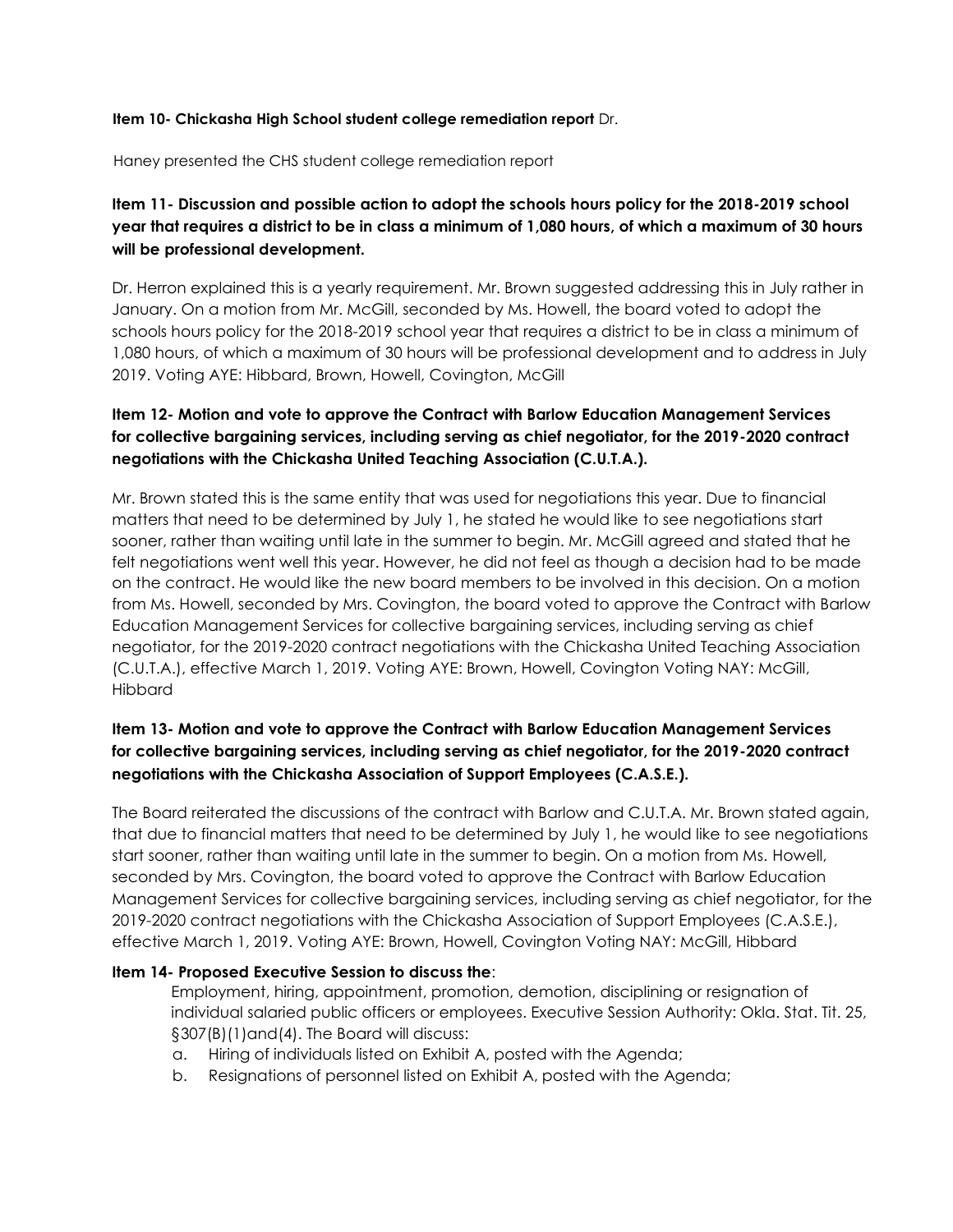c. Discussion of extension of Superintendent's employment contract.

On a motion from Mr. McGill, seconded by Ms. Howell, the board voted to convene into executive session at 7:41 p.m. Voting AYE: Hibbard, Brown, Howell, Covington, McGill

#### **Item 15- Motion and vote to acknowledge the board's return to open session.**

On a motion from Mr. McGill, seconded by Ms. Howell, the board voted to return to open session at 8:51 p.m. Voting AYE: Hibbard, Brown, Howell, Covington, McGill

#### **Item 16- Board President's statement of the Minutes of the Executive Session**.

Mr. Brown read the Executive Session Compliance Statement.

## **Item 17- Motion and vote to approve or not approve the hiring of individuals listed on Exhibit A, posted with the Agenda.**

Mr. Brown clarified that the certified and support hires are for the remainder of the 2018-2019 school year. The Athletic hires are for Spring Athletics for 2018-2019. The 2019-2020 certified hires are for Administration for the 2019-2020 school year. On a motion from Ms. Howell, seconded by Mrs. Covington, the board voted to approve the hiring of individuals listed on Exhibit A, posted with the Agenda. Voting AYE: Hibbard, Brown, Howell, Covington, McGill

# **Item 18- Motion and vote to approve or not approve the resignations of individuals listed on Exhibit A, posted with the Agenda.**

On a motion from Mr. McGill, seconded by Mrs. Covington, the board voted to approve the resignations of individuals listed on Exhibit A, posted with the Agenda. Voting AYE: Hibbard, Brown, Howell, Covington, McGill

# **Item 19- Motion and vote to approve extension of the Superintendent's employment contract through June 30, 2021.**

Mr. McGill stated that he didn't know what to expect from Dr. Herron coming in, but knew he was stable and had experience on the day to day operations, as well as being fundamentally sound. Contrary to difference of opinion and general distrust, he trusts and supports Dr. Herron. He is great with finances and believes he is headed in the right direction. With that being said, he believes his contract should be reviewed annually in July. McGill stated that he would abstain on this item.

Mr. Brown stated that he would like to give a little background on Dr. Herron, as some people don't understand his background and qualifications. Dr. Herron has 51 years experience in education. He started his career as a janitor. He has been a counselor. He served as the Education Officer during his tour of the service in the Air Force. He has headed up a GED program. He served as a coach. He taught at OU for 4 years. He has a Masters in Secondary Education Administration. Dr. Herron has taught/served as a Principal at McComb, going on to become Superintendent at McComb, Mangum, Guthrie, and Duncan. He served as Regional Director for the School of Math & Science in OKC for 11 years where he also supervised the teaching of AP Calculus and AP Physics. Dr. Herron served as the State Finance Director for Public Schools where he was responsible for teaching new Superintendents about School Finance. He has a PhD in Curriculum Instruction and Administration.